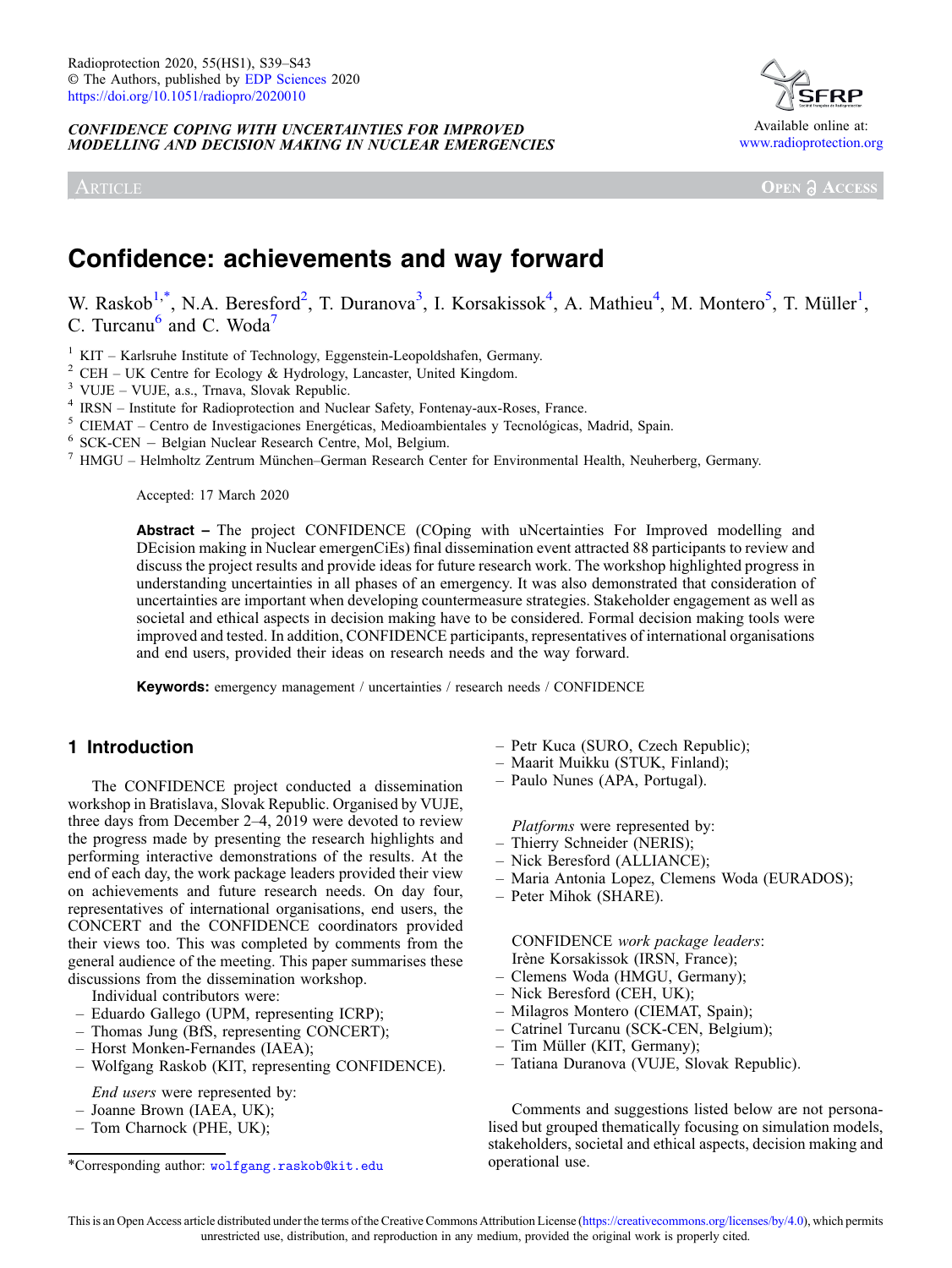# 2 Main achievements

## 2.1 Simulation models

The ensemble (realisation of a state by many simulations with slightly different initial conditions) approach for source terms and numerical weather data was implemented in all simulation models and decision support systems participating in CONFIDENCE. The usefulness of this approach was demonstrated in scenario calculations and the message to the operational community can be expressed as "Use ensembles! Trying to define a "worst case" a priori is not a good idea".

A new software tool for risk assessment using individual doses or doses to population groups and based on the WHO methodology was developed in CONFIDENCE. This allows for a fast assessment of risk taking into account the uncertainties of the input doses (e.g. from the ensemble calculations) and uncertainties of the risk assessment models. Using this tool, it is possible for the first time to use risk assessments in the early and transition phases of an emergency. For the Fukushima disaster for example, the first risk assessment was released only two years after the event, which is surely late.

The food chain and dose module FDMT of ARGOS (Hoe et al.[, 2002](#page-3-0); [Jacobsen](#page-3-0) et al., 2010) and JRODOS (Ievdin et al.[, 2010](#page-4-0)) has been analysed and a sensitivity analysis identified key parameters that contribute to the uncertainty of results. The database of the module was evaluated and those parameters that require modification identified. To complement this, soil-plant transfer data were collected for the Mediterranean environment.

Strengths and weaknesses of existing Cs process-based soil-plant models were investigated and a new approach for strontium developed. Comparing the new models with the FDMT showed that in the short-term (months-year) FDMT is appropriate, but in the long-term, process-based models are better able to identify "problem" areas and help to focus remediation measures. The inclusion of radioactive (or 'hot') particles in food chain modelling was investigated. In the short-term, accounting for the potential presence of radioactive particles in the soil is unlikely to be critical; in the longer term (decades), not accounting for particles in the deposit may underestimate  $137$ Cs and  $90$ Sr transfer to food products.

#### 2.2 Monitoring and data assimilation

Uncertainties of monitoring devices (stationary, mobile) and monitoring endpoints (e.g. dose rate, air concentration) were defined, clearly stating, that spatial interpolation, site characteristics and iodine specification contribute most to the uncertainty of measured quantities, in particular gamma dose rates integrated over a short time period.

Data assimilation, combining measurements and model results was demonstrated as an important tool to obtain a consolidated radiological picture in phases where monitoring information is still sparse. Reconstruction of individual doses via a new tool and based on monitoring and spatial interpolation is an important step forward to comply with the European BSS that requests individual dose assessments.

A new method was tested that allows the use of electronic components ( $>20 \text{ mGy}$ ) and memory cards ( $>100 \text{ mGy}$ ) of irradiated smartphones to assess dose from external exposure. For internal exposure, a smartphone App for estimating the committed absorbed dose in the thyroid was developed. To complement this, uncertainties in thyroid dose monitoring were defined.

#### 2.3 Stakeholders

CONFIDENCE has achieved progress in the development of sensible countermeasure strategies in inhabited and food production areas by involving relevant stakeholders. The uncertainties that play a role in the decision making process were identified, together with the main criteria/attributes used for decision making on countermeasure strategies in the transition phase. The importance of generic and site specific scenarios were highlighted together with the added value of stakeholder panels as key elements for decision making. A categorisation of the important uncertainties was developed together with recommendations on how to implement and improve the process of developing countermeasure strategies in the operational context. Preferences and expectations were collected with Delphi studies and within scenario-based workshops providing a sound basis for application of formal decision aiding methods.

#### 2.4 Societal and ethical aspects

The analyses of past accidents as well as observations of emergency exercises were used in identifying societal uncertainties in emergency and post-accident situations. Mental models were developed to better understand the behaviour of the general public and their sense making in an emergency. Identifying uncertainties was one of the key aspects of this work activity. The quantitative analysis of surveys in three countries, Spain, Belgium and Slovenia, were used to identify key problems in communication of recommendations by authorities to the public. A framework for dignified living conditions has been developed and tested in stakeholder panels. Most important was the conceptualisation and identification of social uncertainties that can help to develop better recommendations in future. Finally, advice was developed for improving the robustness of emergency preparedness and response and for enhancing capacities of local actors.

#### 2.5 Decision making and communication

Communication approaches including visualisation of maps, indicators of result uncertainties, smartphone Apps, text messages, numerical, narrative or mixed messages and video were tested. This resulted in the development of advice on communication of uncertainties and the use of communication tools in preparedness and response, for both decision makers and the general public.

An agent-based model was developed to simulate and better understand collaborative decision making in nuclear emergencies. Various negotiation schemes were developed and tested to understand the difference between voting and consensus seeking schemes. The MCDA tool was enhanced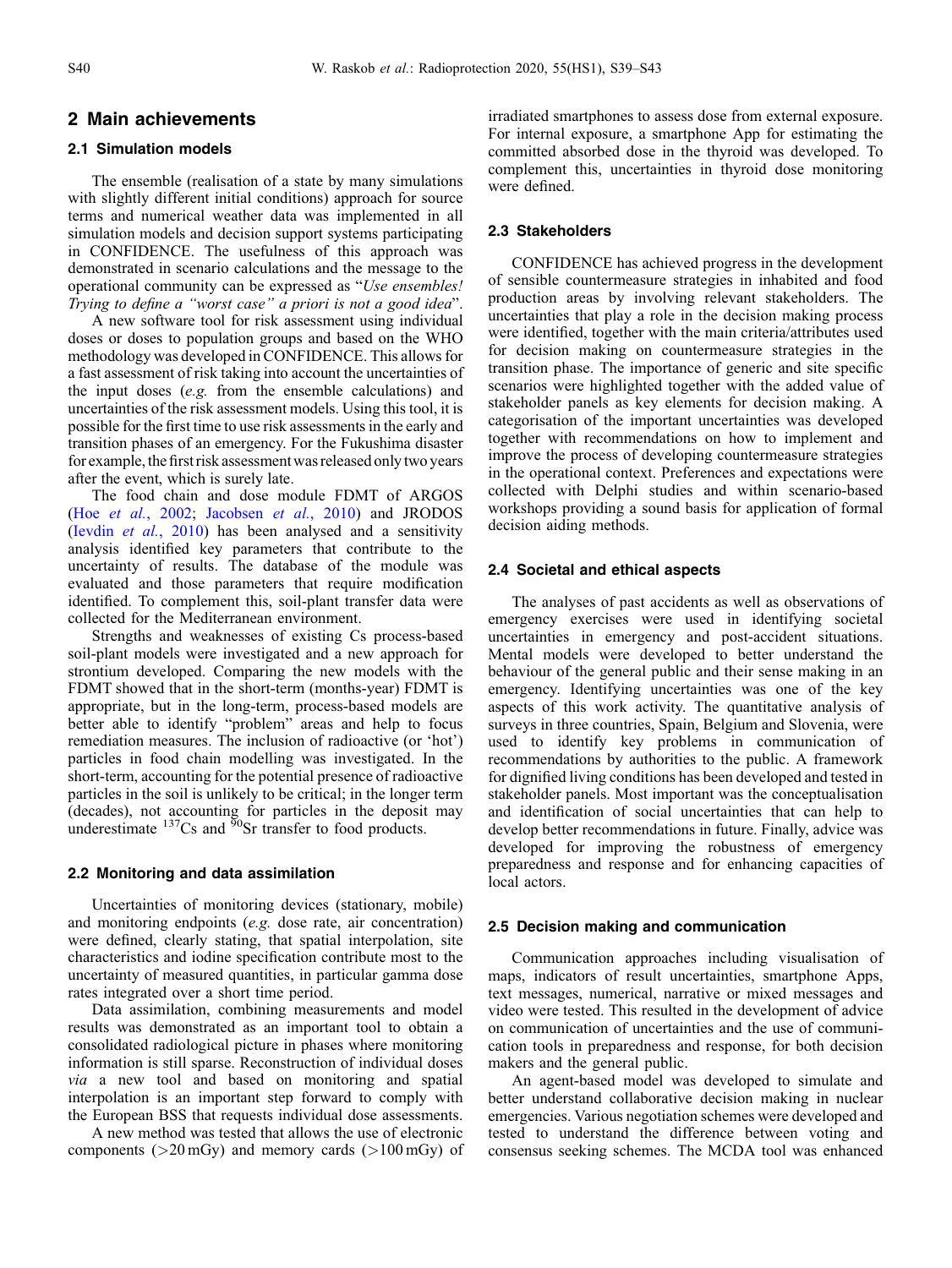<span id="page-2-0"></span>to include uncertainties from the simulations but also uncertainties in the preferences and weights of the decision maker. The application in scenario-based stakeholder workshops demonstrated the applicability of the enhanced tool.

#### 2.6 Operational use

The many simulation models developed were at least partly implemented and thus available for the end users. Operational guidelines for the use of the new tools and methods were developed allowing their further testing under operation conditions.

#### 2.7 Education and training

One training course for decision makers and stakeholders was developed as guidance on the use of uncertainty information by decision makers at the various levels within the decision making process. A further training course/ workshop was prepared for students and professionals transferring knowledge from derivation and application of process-based models to predict radionuclide activity concentrations in foodstuffs. A series of lectures and accompanying material were developed focusing on building of capabilities, trust and confidence in radiation protection issues (engage the young generation).

# 3 Research needs

#### 3.1 Simulation models

The application of the ensemble approach in simulation models requires further testing and clarification. In particular, proper source term ensembles have to be defined. The meteorological ensembles that are appropriate for operational ensembles have to be further refined, in particular to what extent can automated clustering approaches be applied in reducing the number of runs needed to represent uncertainty. As resources are limited, different types of dispersion models  $-Gaussian \ versus \ Lagrangian \ particle \ models - should be$ compared to identify the model needs for uncertainty estimation. In particular, the question has to be addressed if simpler models (less computation time) with more meteorological ensembles represent uncertainties as well as complex models (high computation time) with a limited set of meteorological ensembles.

There was controversial discussion of the risk model. The application of the model as an indicator for medical screening was recognised, whereas the application for decision making in the early phase was questioned. One recommendation was to apply and test the approach in the operational community to identify its strengths and weaknesses.

Process-based radioecological models were judged as important for longer-term planning. However, some requirements to further test and/or develop the models were identified. The weakness of some model (empirical) databases was acknowledged and data collection encouraged (e.g. arid environments) and databases need to be kept up to date. The question was raised as to whether international organisations such as the IAEA can be involved in this (e.g.

revision of TRS472 [\[IAEA, 2014](#page-3-0)]). With the new emerging process-based models, clear guidance should be developed as to when and under which conditions simple or complex models should be applied. Future research priorities for human food chain modelling are presented in [Beresford](#page-3-0) et al. (2020).

#### 3.2 Monitoring and data assimilation

The simulation model for individual dose reconstruction requires further testing for scenarios with little information on the nuclide vector and sparse monitoring information. The estimation of the internal exposure in dose reconstruction requires also further research. This is also the case for the data assimilation approach, which very much relies on information on the nuclide vector. The methodology also depends on the number and location of monitoring stations, which has a direct impact on monitoring strategies. This requires a more holistic view on modelling and monitoring in future. Information from citizen monitoring/citizen science should be included in modelling as this information will become available and should be considered for decision making. Research is needed to judge the quality of monitoring data, estimate the uncertainty and how to combine the monitoring data with operational information to obtain a complete operational picture using all the monitoring information available. The integration of biodosimetrical monitoring into emergency management still requires further investigation.

#### 3.3 Stakeholders

Within CONFIDENCE, many recommendations for stakeholder engagement and strategy development were prepared. The challenge is now to implement them. This requires further research and testing in European Member States. CONFIDENCE attracted mainly stakeholders from authorities and public organisations but did not include NGOs or industry. This should be considered in further projects. It was also controversially discussed, to which extend experience from natural disasters could be used in our domain. This should be clarified in a research project.

#### 3.4 Societal and ethical aspects

CONFIDENCE has highlighted many aspects of societal and ethical uncertainties in decision making. An area that requires further research is the question how to strengthen resilience of the society in an emergency. This might be realised by encouraging citizens to support first responders. Vulnerability assessment might also help in identifying ways to increase resilience. Societal and stakeholder networks were regarded as extremely valuable and therefore effort should be spent to keep them alive. Further work on mental models or means to better understand the public is important for preparedness and response to target messages in a way that the general public understands and follows. Citizen science was discussed from many different viewpoints and a final recommendation from the panel at the last day of the workshop was that it should be considered as a valuable resource and projects should be prepared to discuss this further.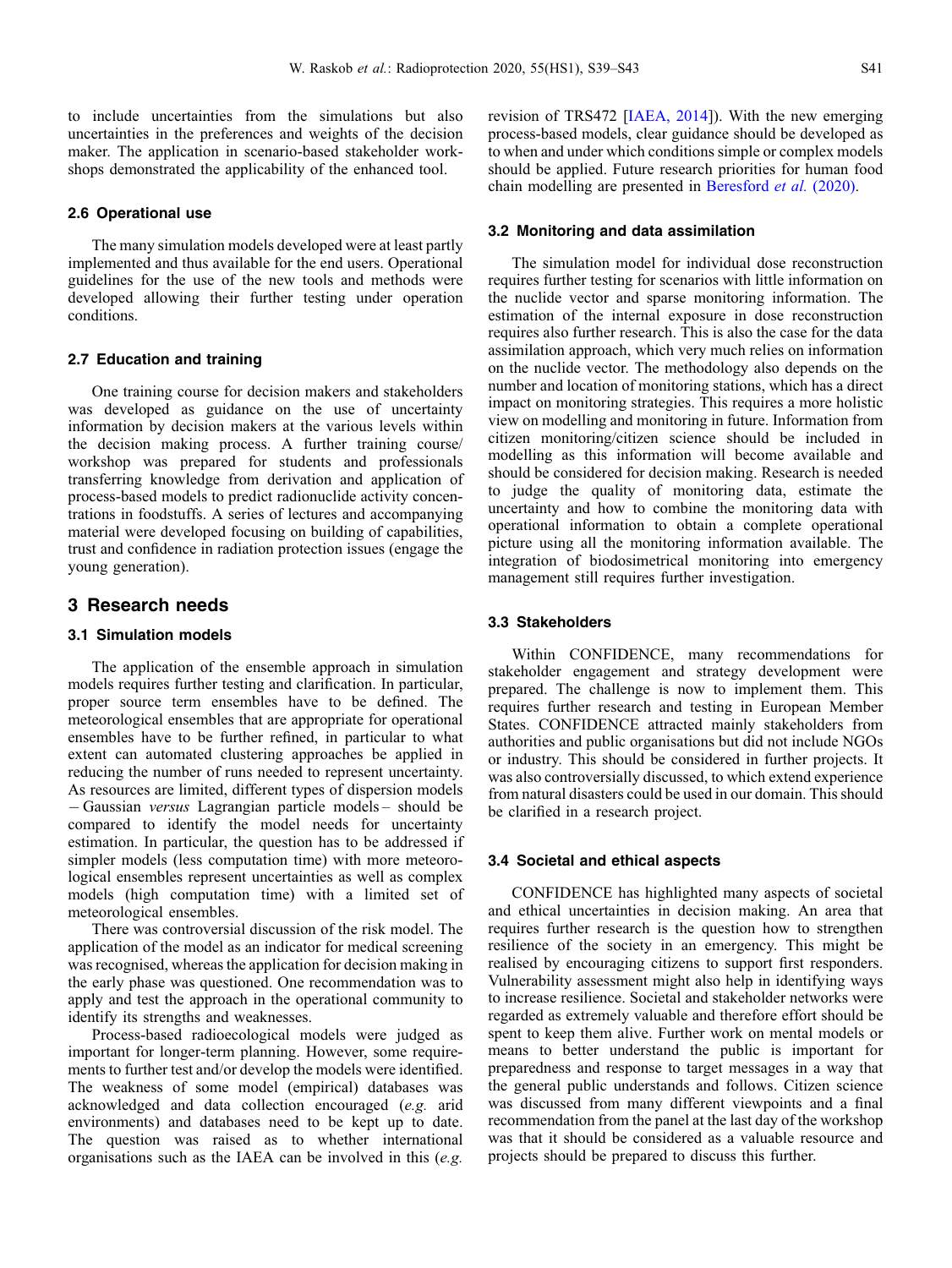#### <span id="page-3-0"></span>3.5 Decision making and communication

The agent-based model was regarded as interesting, and its capabilities should be explored in a larger project in future. The MCDA tool should be further tested and applied in other projects and in the operational context. Communication was judged as very important and CONFIDENCE demonstrated that more research should be carried out on several aspects such as visualisation of results, communication of the quality of results, communication of negligible doses, how to prepare information in advance and identify which tools are best for which situation. This should also include all aspects of social media.

#### 3.6 Operational use

The operational community highly appreciated the operational aspect of CONFIDENCE, in particular that prototypes of new models become an integral part of decision support systems or atmospheric dispersion models. The end users also requested that everybody should have access to these tools and that they should be maintained. They also requested more customisation work to adapt these new tools to national and even local conditions  $-$  important e.g. for the radioecological models. Ensemble modelling should be further tested in the operational environment and the use of the health risk model should be further explored. Training of operators and decision makers in the new tools is required as well as in the application and testing of the new communication approaches.

## 3.7 Education and training

Education and training was judged as essential for dissemination of results from research projects. Training for the operational community should be considered as part of the activities of existing Radiation Protection platforms. The NERIS platform was encouraged to consider the training course on uncertainty in decision making as complementary to the basic course on emergency management.

# 4 Discussion and conclusions

CONFIDENCE has developed many new tools, approaches and recommendations for their use and implementation. Even though CONFIDENCE is a research project, some of the end products will become part of operational tools. However, this is limited to some of the simulation models and the MCDA toolkit. The whole wealth of results with the many recommendations from WP4 to WP6 on stakeholders, societal and ethical aspects and decision making could not fully be explored within the project. Even for the ensemble modelling, the operational recommendations are only a starting point for future discussion. To explore this further, a so-called "Large Scale Demonstration Project as funded under other frame work programs (see e.g. EDEN project https://eden-security-fp7.eu/eden,id,11,about.html) could demonstrate the applicability of our approaches to become operationally applicable all over Europe. The objective of these demonstration projects is to bridge the gap between stakeholder need/expectation, existing tools and research results and to evaluate the best possible solution for operational use. The aim is not directed towards research  $-$  even if research is always part of such a project – but towards the demonstration of the methods/tools in an operational environment. Research is needed to tailor some of the solutions such that they are fit for purpose for such demonstrations. As a result of this, methods and tools will be identified that are fit for purpose and/or which require further research/development to reach such a status.

In addition to such a large-scale demonstration project, future research on uncertainties is required. CONFIDENCE identified key areas, but as discussed in [Section 3](#page-2-0) above, many aspects still require further work. This was acknowledged by the representatives of the European Research platforms ALLIANCE, EURADOS, MELODI, NERIS and SHARE. The findings of CONFIDENCE and identified research requirements have been used to draft the revised Strategic Research Agendas of the platforms ([Salomaa, 2019](#page-4-0)). This hopefully assures some continuity in European research.

Finally, the many developers of the simulation models, methods and recommendations will continue working on their "babies" to meet the expectations of end users. Emergency  $m$ anagement – different from basic research – always has the operational aspects that need consideration to be better prepared for the next disaster that will happen for sure.

## Acknowledgement

The work described in this paper was conducted within the CONFIDENCE project, which was part of the CONCERT project. This project has received funding from the Euratom research and training programme 2014–2018 under grant agreement No. 662287.

Disclaimer (Art. 29.5 GA). This publication reflects only the author's view. Responsibility for the information and views expressed therein lies entirely with the authors. The European Commission is not responsible for any use that may be made of the information it contains.

## References

- Beresford NA, Barnett CL, Chaplow J, Lofts S, Wells C, Brown JE, Hosseini A, Thørring H, Almahayni T, Sweeck L, Guillén J, Lind O-C, Oughton DH, Salbu B, Teien H-C, Perez-Sánchez D, Real A. 2020. CONFIDENCE Overview of improvements in radioecological human food chain models and future needs. Radioprotection 55(HS1). [https://doi.org/10.1051/radiopro/2020019.](https://doi.org/10.1051/radiopro/2020019)
- Hoe S, Müller H, Gering F, Thykier-Nielsen S, Havskov Sorensen J. 2002. Argos 2001 A decision support system for nuclear emergencies, American Nuclear Society Transactions. Winter-Meeting 87: 574–579.
- Jacobsen LH, Andersson KG, Charnock T, Kaiser JC, Gering F, Hoe SC, Juul Larsen L. 2010. Implementation in ARGOS of ERMIN and AGRICP. Radioprotection 45(5): S191–S198.
- IAEA. 2014. Handbook of parameter values for the prediction of radionuclide transfer to wildlife. Technical Reports Series No. 479. Vienna: IAEA. Available from: [http://www-pub.iaea.org/](http://www-pub.iaea.org/MTCD/Publications/PDF/Trs479_web.pdf.) [MTCD/Publications/PDF/Trs479\\_web.pdf.](http://www-pub.iaea.org/MTCD/Publications/PDF/Trs479_web.pdf.)